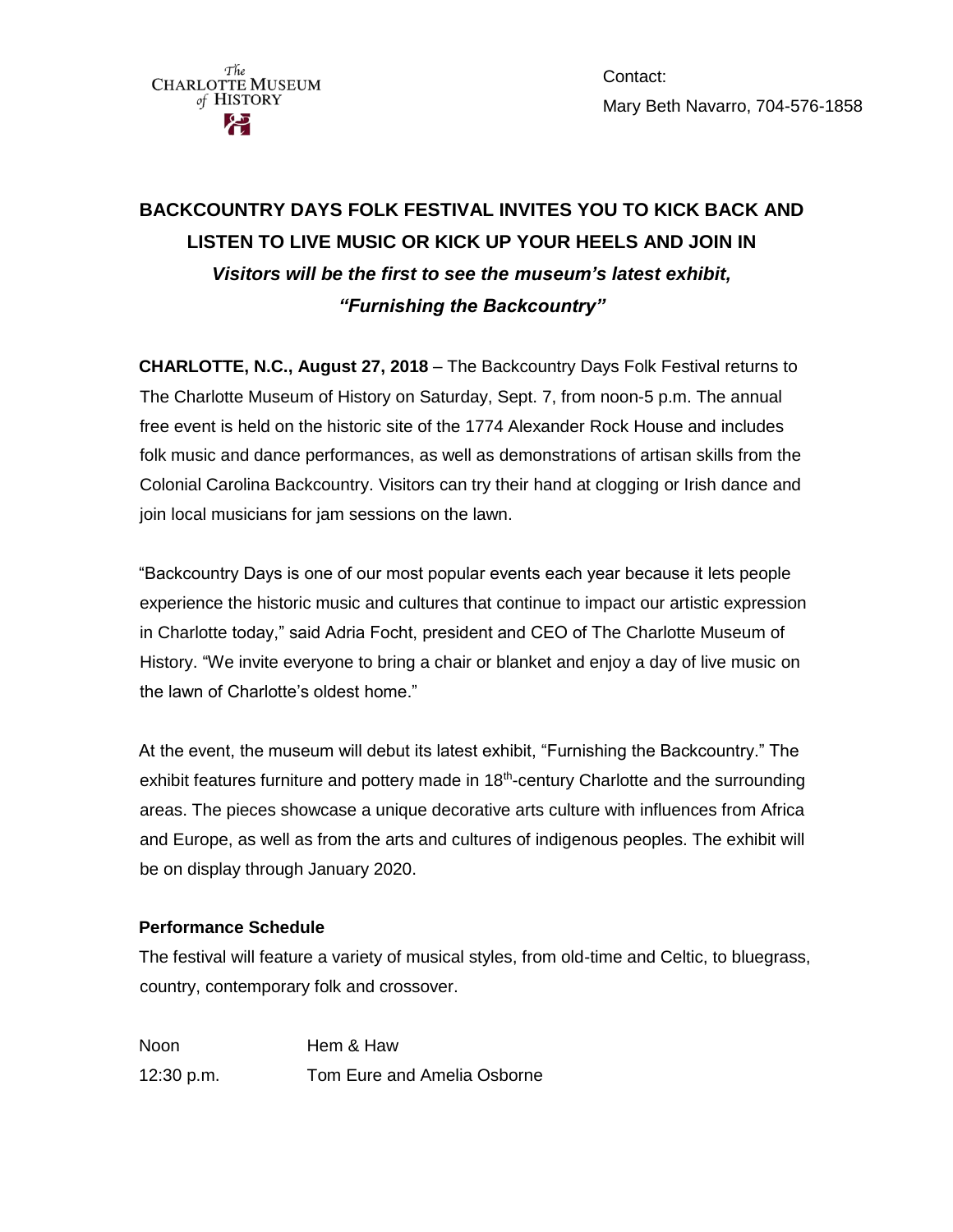$$^{\mathcal{T}\!\!he}_{\mathcal{M}}$$ CHARLOTTE MUSEUM of HISTORY

| 1 p.m.    | <b>PJ</b> Brunson                                                   |
|-----------|---------------------------------------------------------------------|
| 1:30 p.m. | Native American storyteller Ramona Big Eagle                        |
| 2 p.m.    | <b>River Ratz</b>                                                   |
| 2:30 p.m. | <b>Province of Thieves</b>                                          |
| 3 p.m.    | Lisa and Marc                                                       |
| 3:30 p.m. | A Sign of the Times                                                 |
| 4 p.m.    | Musician Laura Boosinger will discuss the history of North Carolina |
|           | music and demonstrate shape-note singing. Boosinger's               |
|           | performance is part of the Ron Hankins "History Talks" Lecture      |
|           | Series, sponsored by Wells Fargo.                                   |

#### **Activities**

- Visit with artisan musicians who make guitars and dulcimers and get up close with instruments at our Instrument Petting Zoo on the lawn, provided by Arts+.
- Enjoy demonstrations on the lawn and in the historic kitchen and garden by costumed interpreters, who will share skills necessary to survive in the Colonialera Backcountry, including basket weaving, herbal medicine and cooking.
- Learn about preserving your family's history with the Olde Mecklenburg Genealogical Society.
- Join Clayworks for a pottery demonstration and try using a pottery wheel.
- Kick up your heels in an Irish dance workshop with Walsh Kelley School of Irish Dancing from 2:30-3 p.m.
- Examine Native American artifacts and reproductions, including an *atlatl* hunting sphere, from the collection of the USC-Lancaster Native American Studies Center.
- View artifacts from the 1774 Alexander Rock House and see some of the archaeological tools used in excavations at this historic site.
- Tour the first floor, kitchen and gardens of the 1774 Alexander Rock House, Mecklenburg County's oldest home.
- Make your own storytelling gourd and try your hand at archaeological excavation at our activities for kids, families and the young at heart.